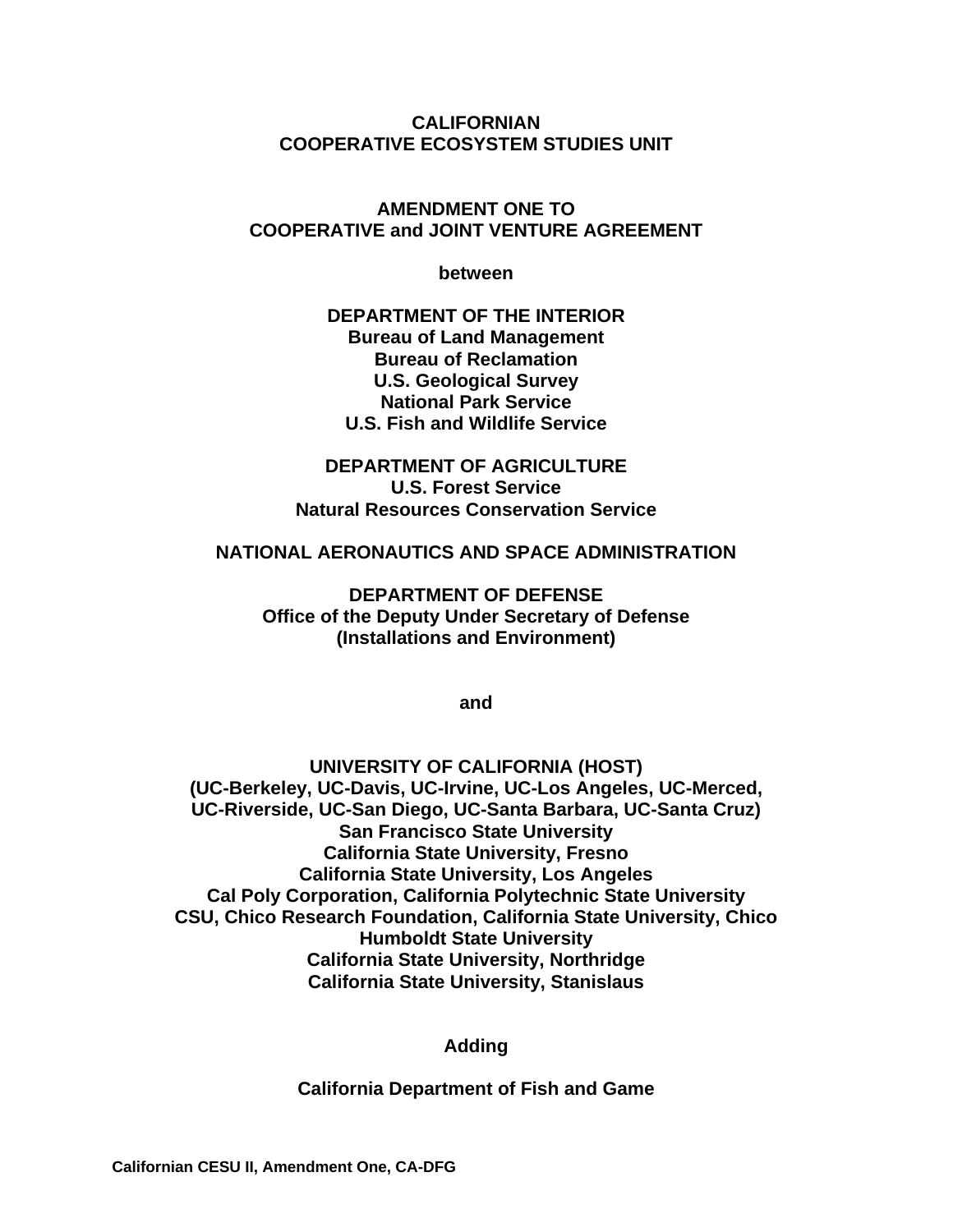With the exception of the changes below, all terms and conditions of the Californian Cooperative Ecosystem Studies Unit (CESU) Cooperative and Joint Venture Agreement apply to this Amendment, and this Amendment is hereby made part of the Agreement.

### **ARTICLE I. BACKGROUND AND OBJECTIVES**

M.1. The California Department of Fish and Game is hereby included in the Californian CESU as a Partner Institution.

### **ARTICLE III. TERM OF THE AGREEMENT**

A.1. The effective date of the Californian CESU Cooperative and Joint Venture Agreement is 01 July 2008.

A.3. The effective date of this Amendment to the Californian CESU Cooperative and Joint Venture Agreement shall be determined from the date of the last signature to this Amendment.

### **ARTICLE IV. KEY OFFICIALS**

C.9. The technical representative for the California Department of Fish and Game is:

Chuck Armor Regional Manager, Bay Delta Region (Region 3) California Department of Fish and Game 7329 Silverado Trail Napa, CA 94558 (alternate address: PO Box 47, Yountville, CA 94599) Phone: (707) 944-5517 Fax: (707) 944-5563 Email: carmor@dfg.ca.gov

#### **ARTICLE XIV. AMENDMENT AUTHORIZING SIGNATURES**

The following authorizing signatures are attached to this Amendment:

#### U.S. DEPARTMENT OF THE INTERIOR

- A. Bureau of Land Management
- B. Bureau of Reclamation
- C. U.S. Fish and Wildlife Service
- D. U.S. Geological Survey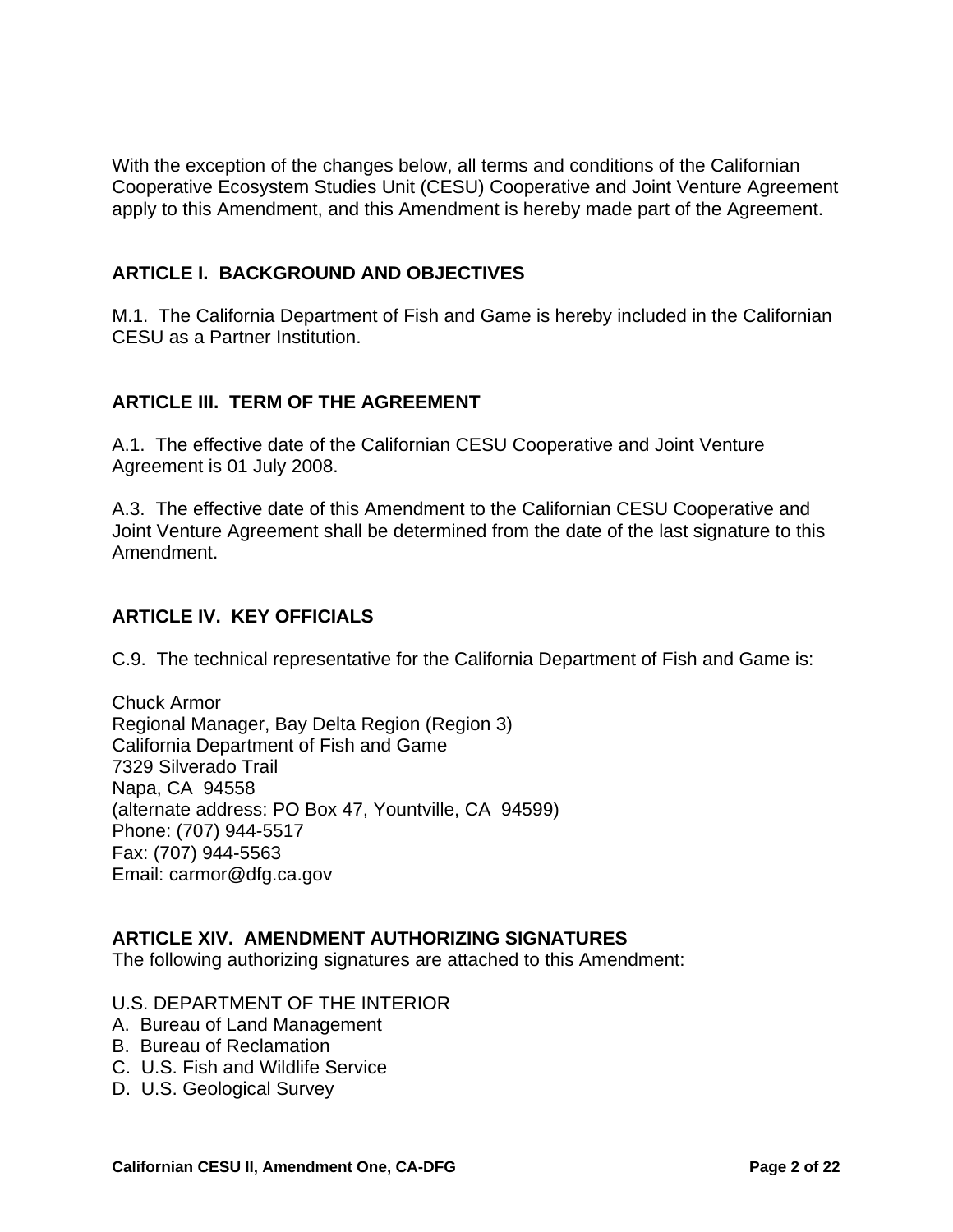#### E. National Park Service

- U.S. DEPARTMENT OF AGRICULTURE
- F. U.S. Forest Service
- G. Natural Resources Conservation Service

#### H. NATIONAL AERONAUTICS AND SPACE ADMINISTRATION

#### U.S. DEPARTMENT OF DEFENSE

- I. Office of the Deputy Under Secretary of Defense (Installations and Environment)
- J. UNIVERSITY OF CALIFORNIA
- K. San Francisco State University
- L. California State University, Fresno
- M. California State University, Los Angeles
- N. Cal Poly Corporation, California Polytechnic State University
- O. CSU, Chico Research Foundation, California State University, Chico
- P. Humboldt State University
- Q. California State University, Northridge
- R. California State University, Stanislaus
- **S. California Department of Fish and Game**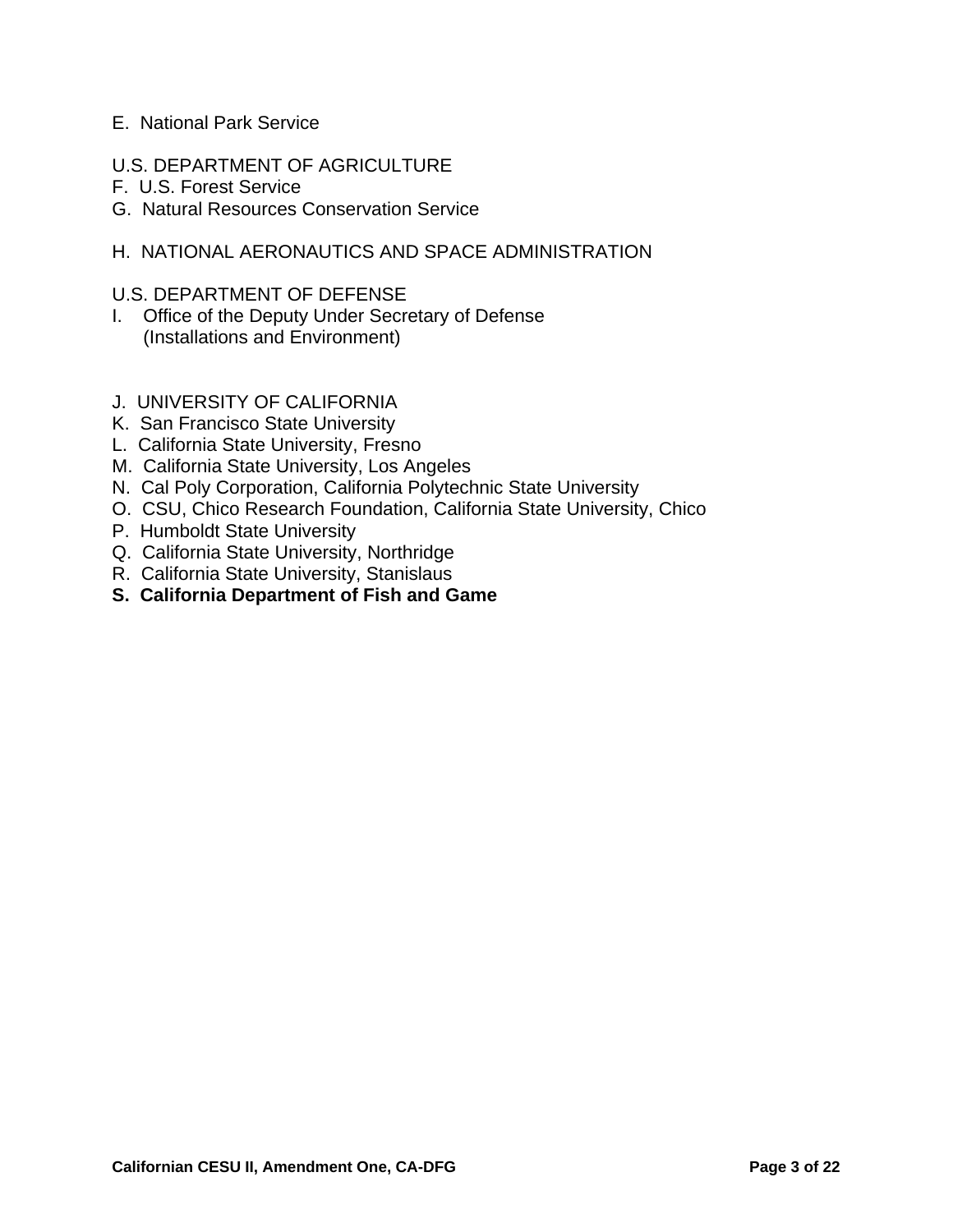A. Bureau of Land Management

James W. Abbott

Associate State Director

Traci D. Thaler **Grants and Agreements Specialist** 

at scribe to 1 ews.bytes.a FREE in addity email newsletter. stp //www.magovice.

raar mei waxaan waxaa<br>Afrika rii meri maalaman

е.<br>В Беланиславно — состоянили пологарскими можностимости и с состоянилистом.<br>В состояние пологарские составляет состояние состоянилиславно состоянилиславно состоянилистов.

512009

**Date** 

 $\sim 10^{-1}$   $\mu$ 

Californian CESU II, Amendment One, CA-DFG

 $\alpha$  , and the second function  $\mu_2$  <br>at  $\mathcal{B}(\mathbb{R}^n)$  if  $\alpha$  , and  $\beta$ 

 $\mathbb{S}_{\geq 0} \subset \mathbb{R}^n$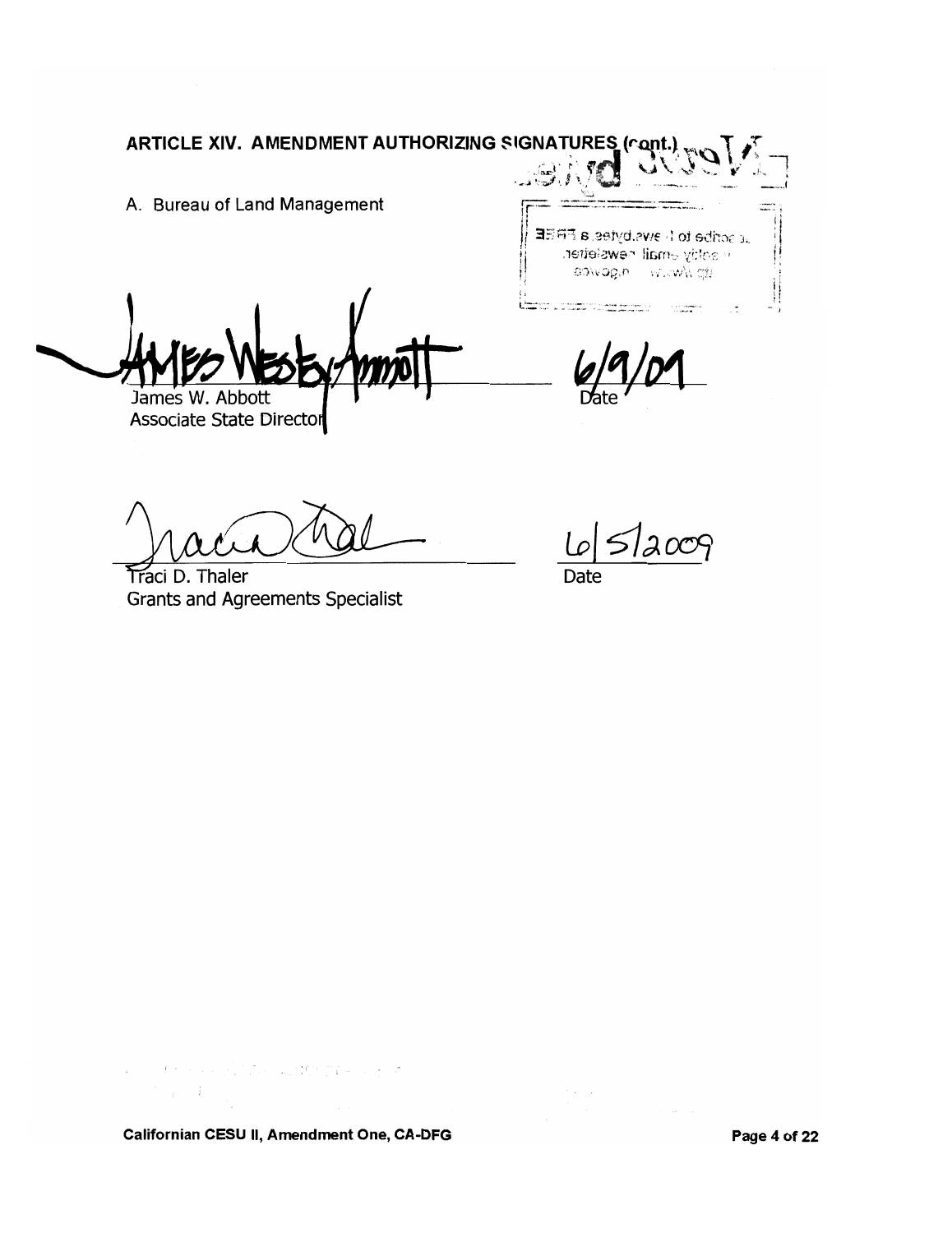**B. Bureau of Reclamation** 

Bolo R. ansyon

JUN 2 6 2009

ROA

Donald R. Glaser<br>Regional Director

Date

 $\mathbb{R}^n$ 

**Californian CESU II, Amendment One, CA-DFG**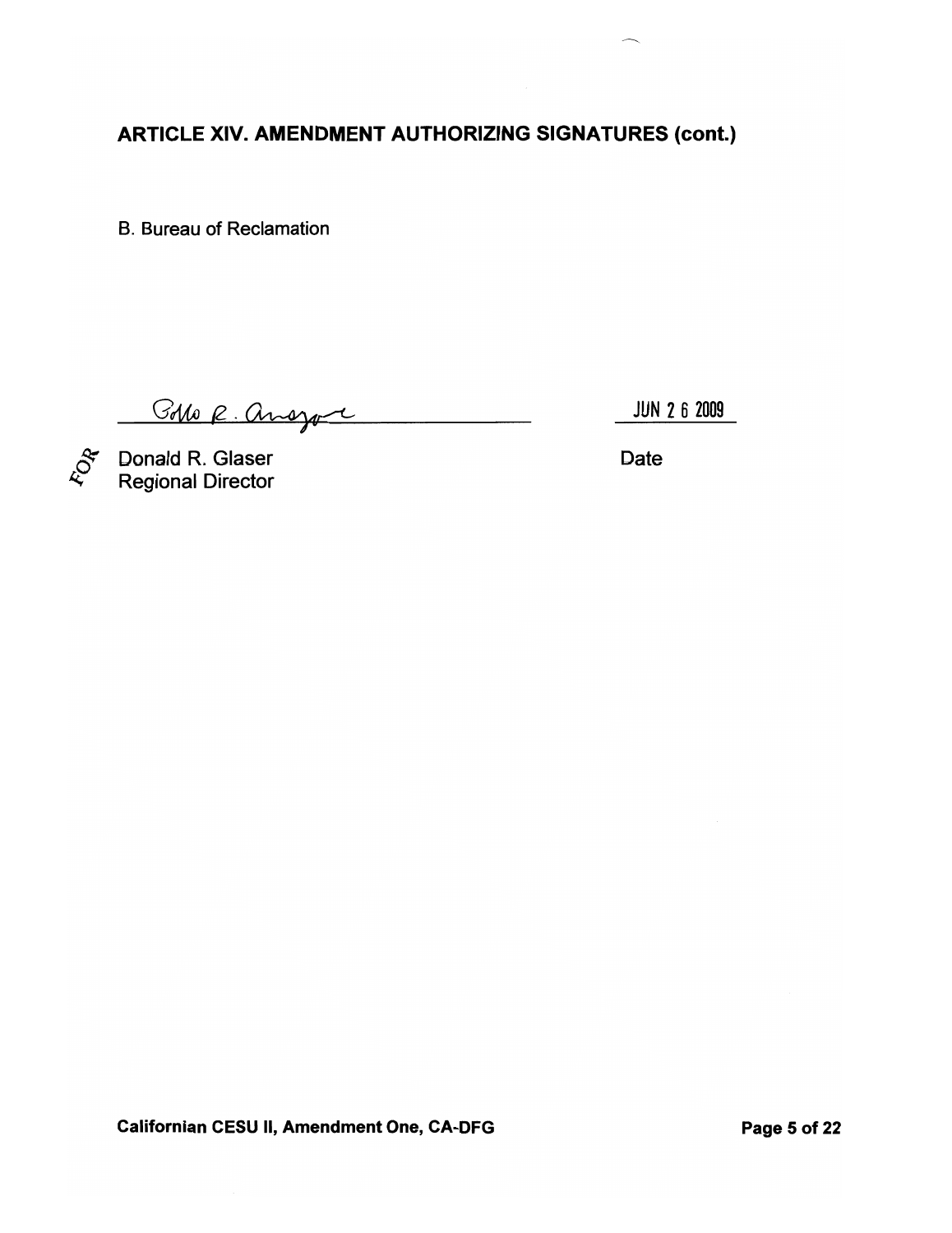C. U.S. Fish and Wildlife Service

\_\_\_\_\_\_\_\_\_\_\_\_\_\_\_\_\_\_\_\_\_\_\_\_\_\_\_\_\_\_\_\_\_\_\_\_\_\_\_\_\_\_ \_\_\_\_\_\_\_\_ Kenneth McDermond **Date** Deputy Operations Manager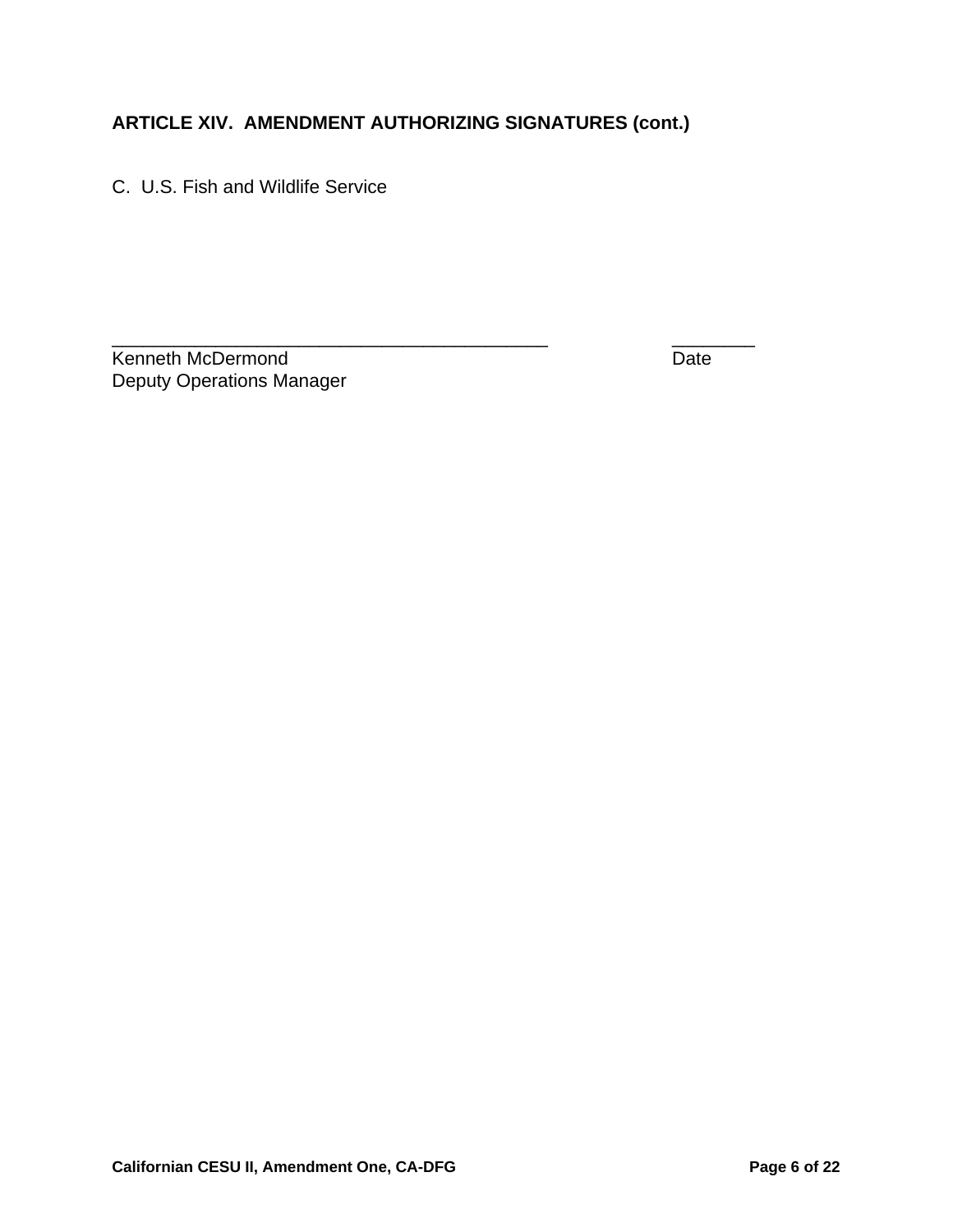D. U.S. Geological Survey

1 Br 2 Sherri Ly Bre Contracting C

 $\label{eq:1} \begin{aligned} \mathcal{L}_{\mathcal{A}}(q_{\mathcal{A}_{\mathcal{A}}},\ldots) & = \sum_{\mathcal{A}_{\mathcal{A}}(q_{\mathcal{A}})} \mathcal{L}_{\mathcal{A}_{\mathcal{A}}(q_{\mathcal{A}})} \end{aligned}$ 

Californian CESU II, Amendment One, CA-DFG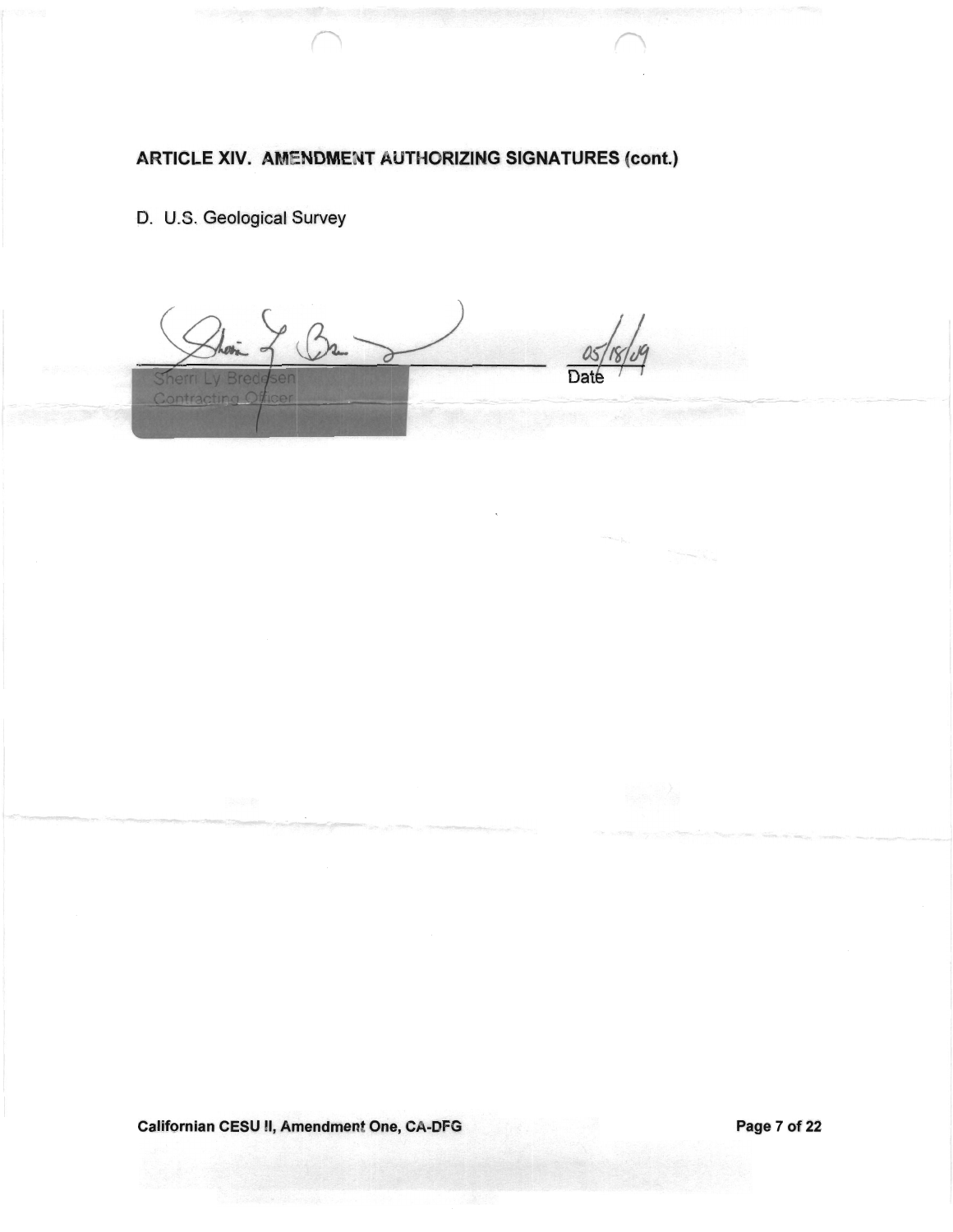\_\_\_\_\_\_\_\_\_\_\_\_\_\_\_\_\_\_\_\_\_\_\_\_\_\_\_\_\_\_\_\_\_\_\_\_\_\_\_\_\_\_ \_\_\_\_\_\_\_\_

E. National Park Service

Jamie Sherrill Date Communication of the Date Date Date Date Contracts/Agreements Team Leader

**Jonathan B. Jarvis** Date Regional Director Pacific West Region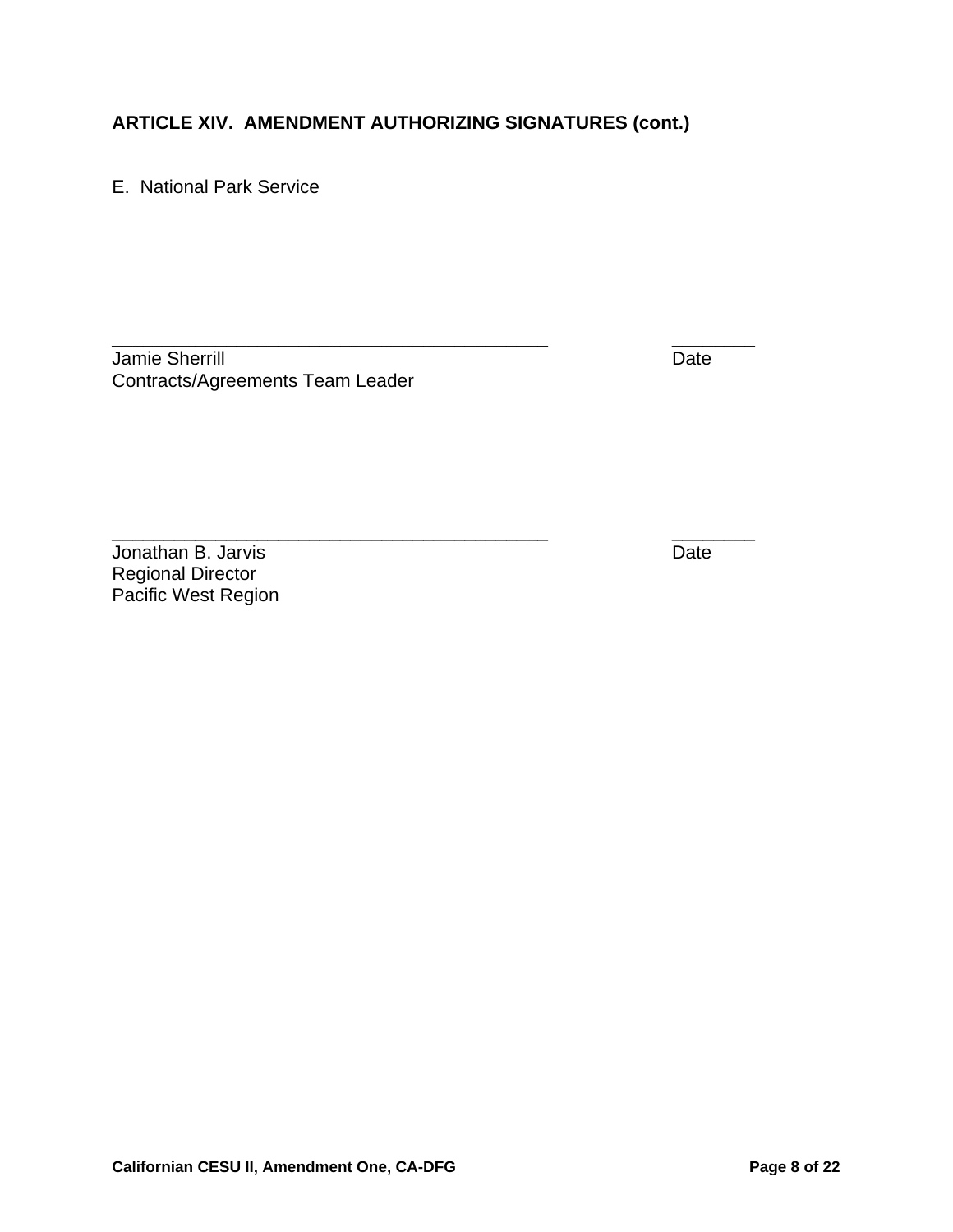F. USDA Forest Service

**DEANNA DER** Station Director Pacific Southwest Research Station

MAY 29 2009

 $\overline{Date}$ 

Californian CESU II, Amendment One, CA-DFG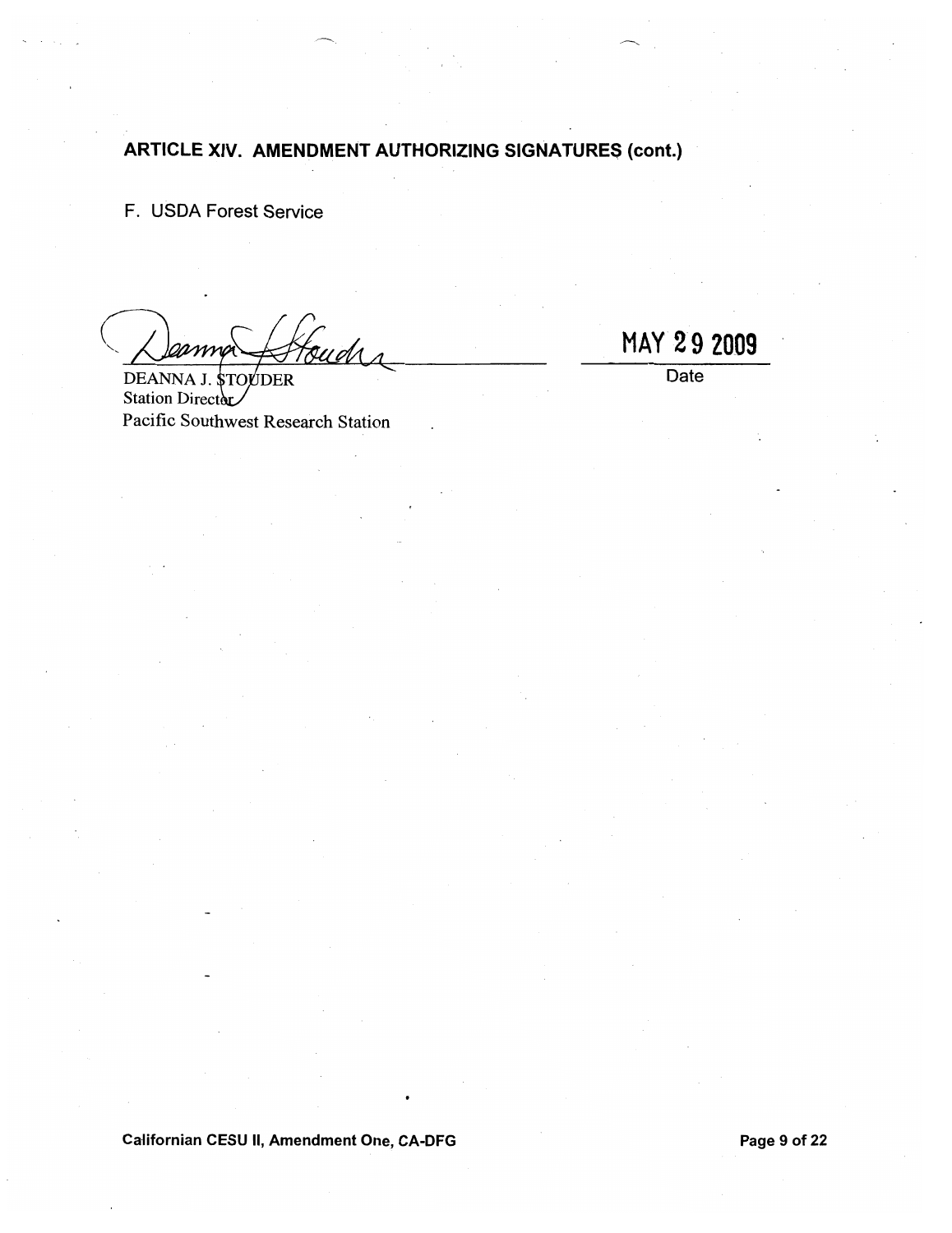G. Natural Resources Conservation Service

Elis D. Speight 6/28/09<br>Eloris D. Speight<br>Astrodopoly Chief for Management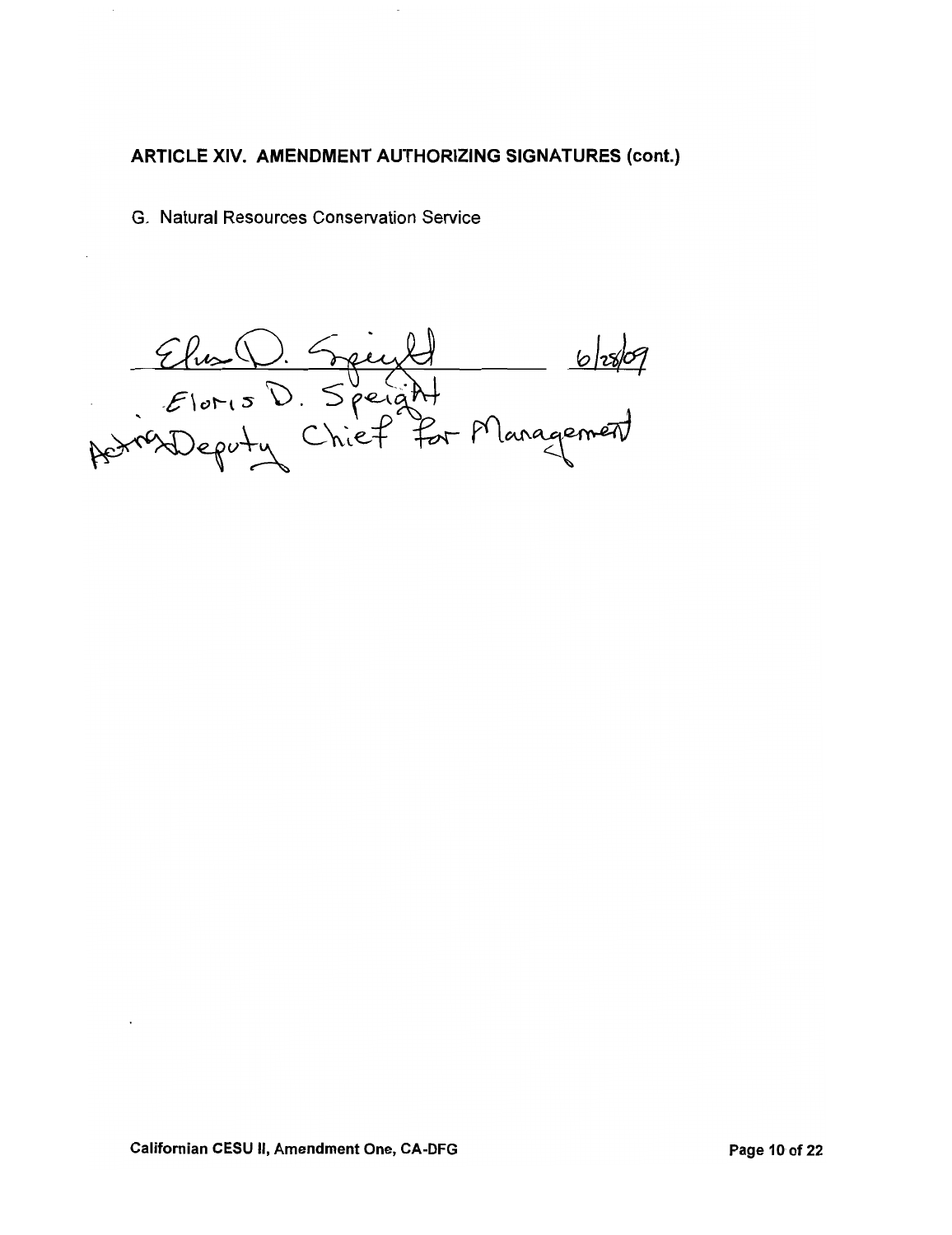H. National Aeronautics and Space Administration

[Print Name]: Date [Print Title]: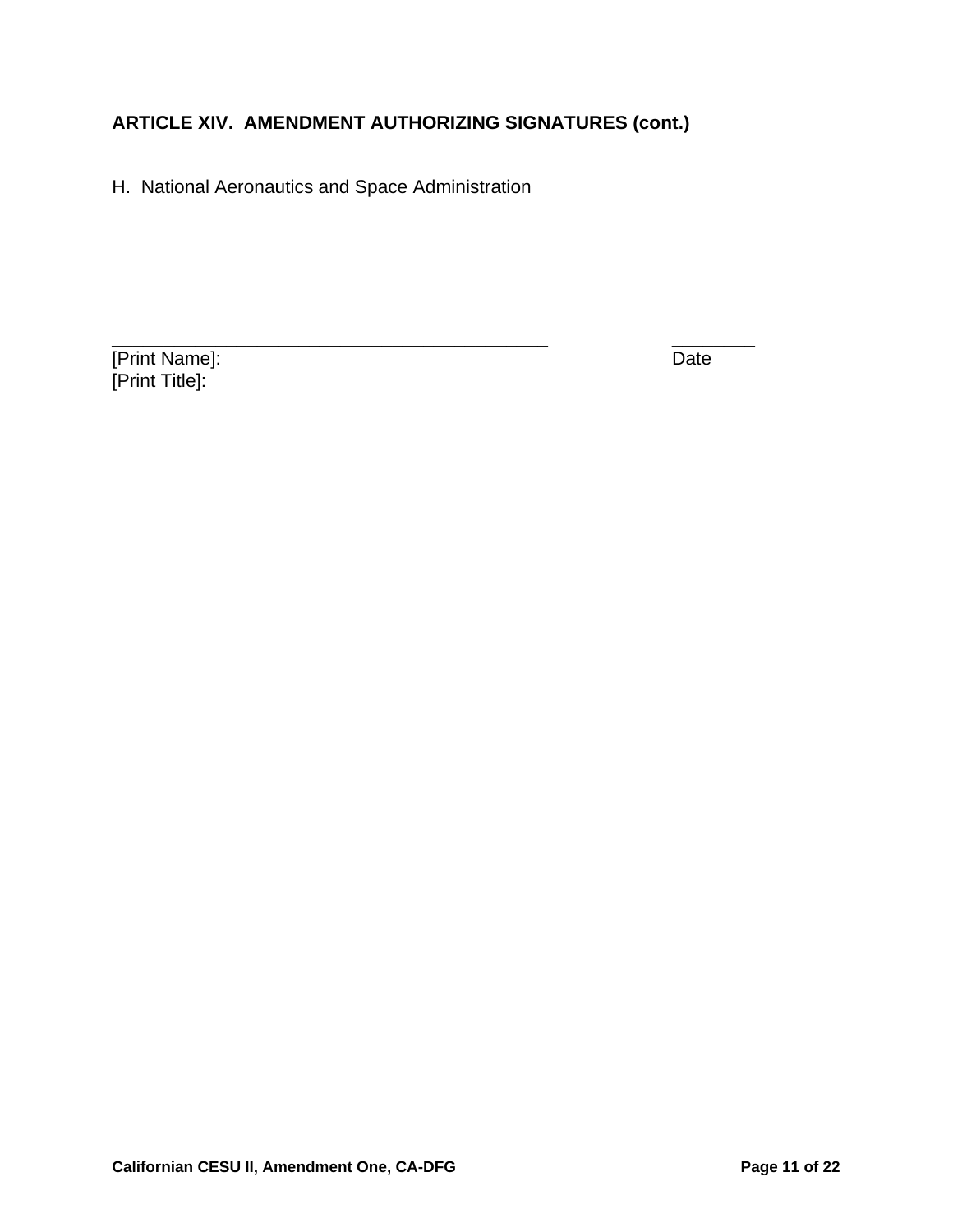I. Department of Defense Office of the Deputy Under Secretary of Defense (Installations and Environment)

[Print Name]: Date [Print Title]: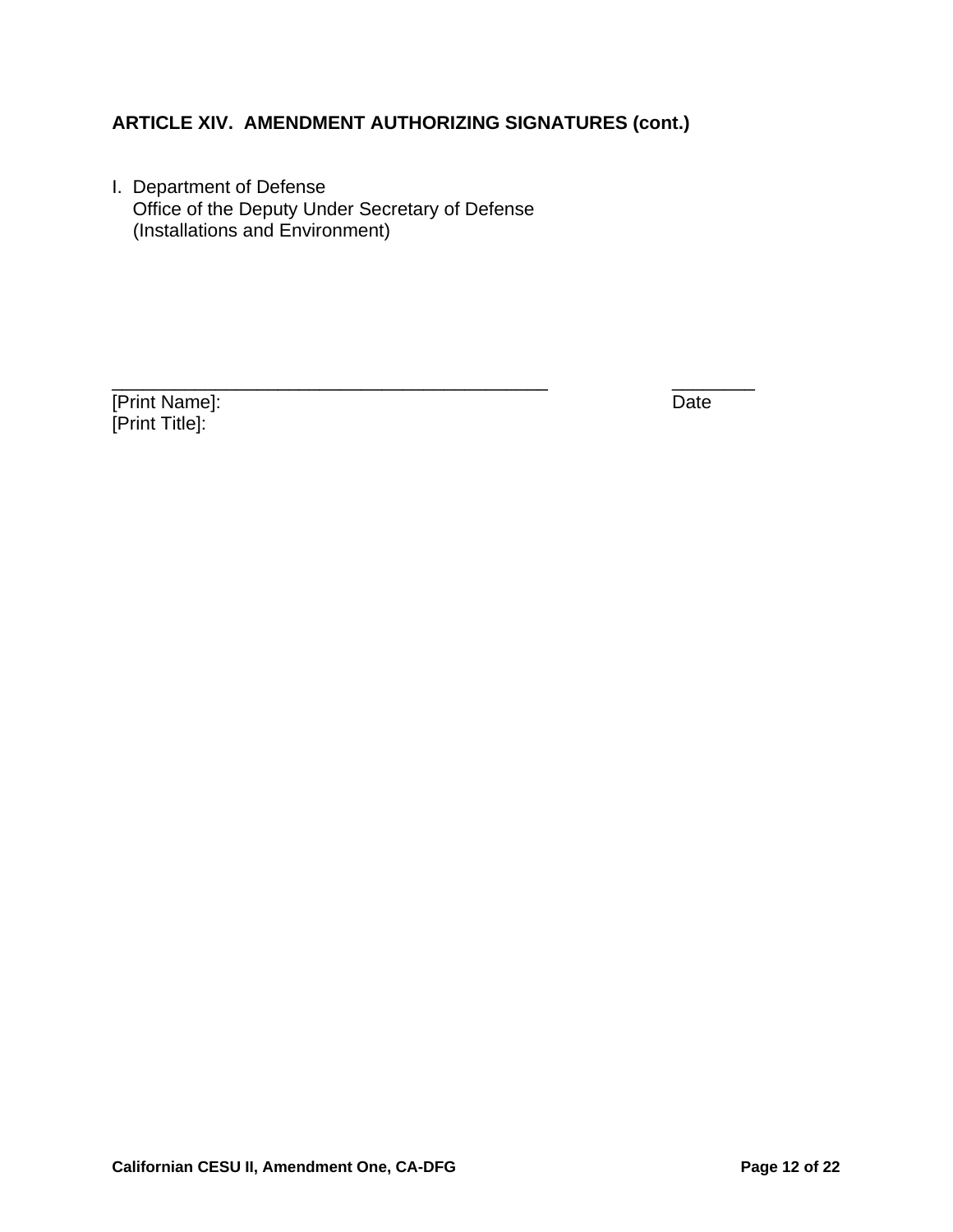J. University of California, systemwide authorization

M K4 -les

[Print Name]: [Print Title]:

LOURDES G. DeMATTOS CONTRACT AND GRANT OFFICER

 $5/19/09$ Date

Californian CESU II, Amendment One, CA-DFG

Page 13 of 22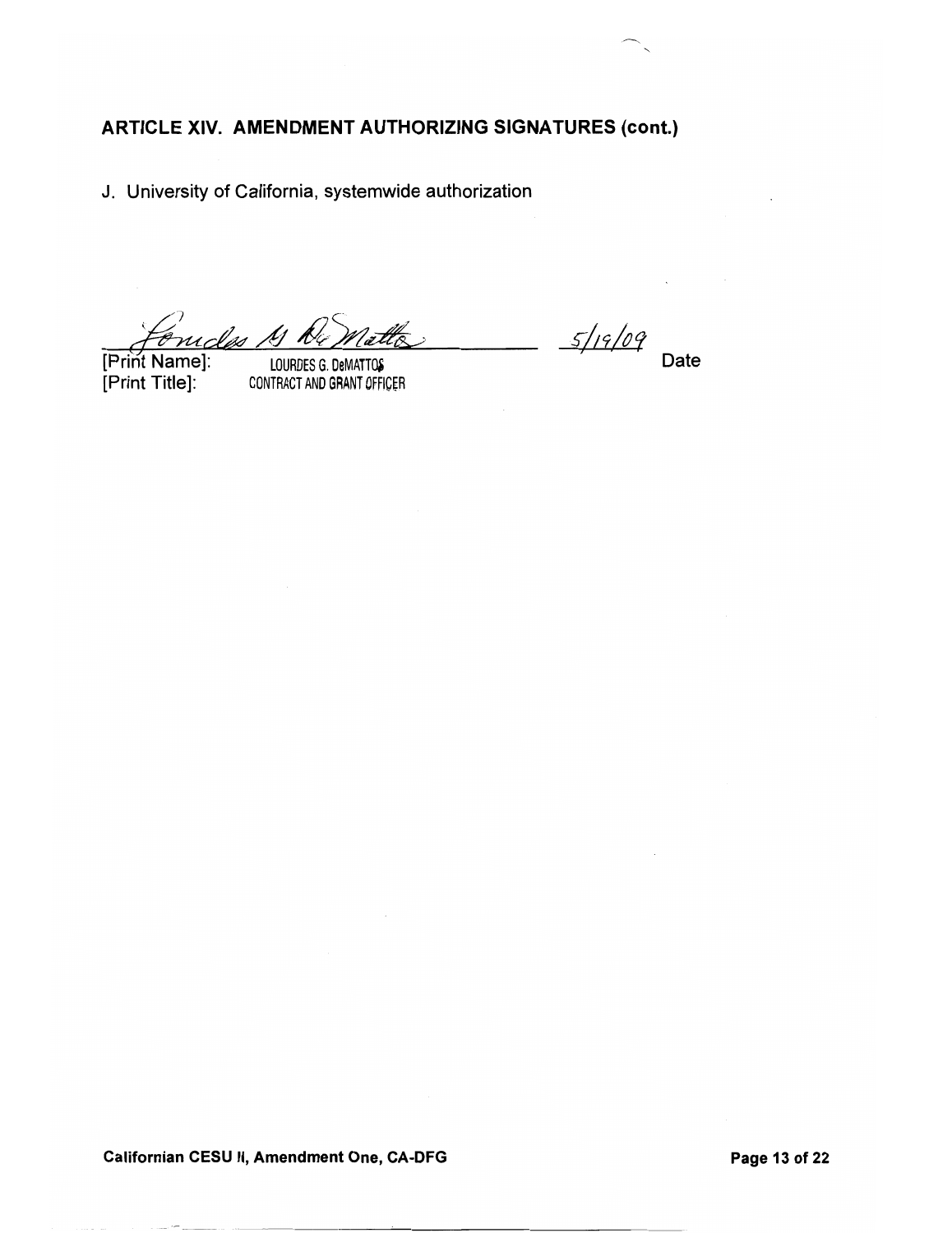K. San Francisco State University

[Print Name]: Date [Print Title]: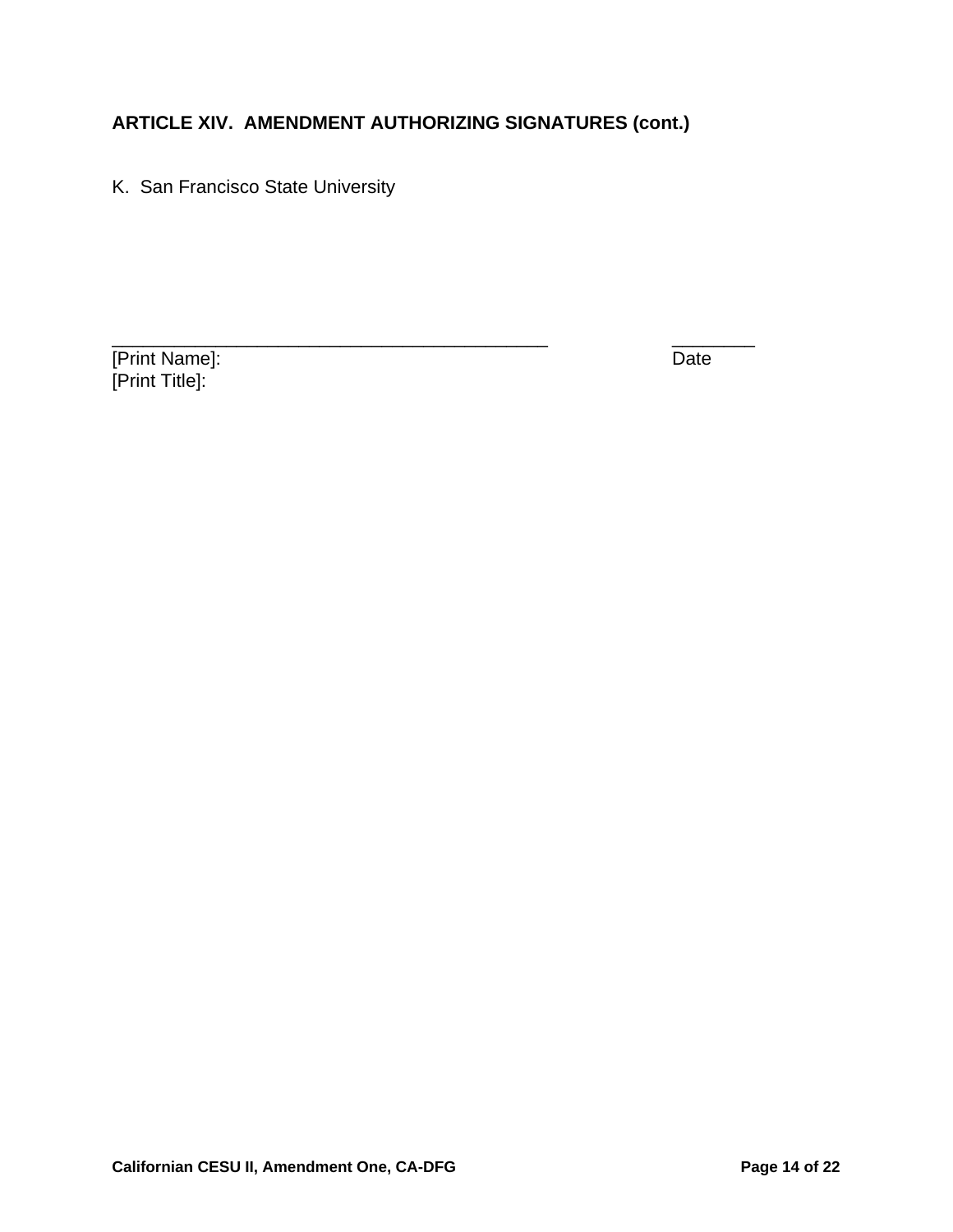L. California State University, Fresno

[Print Name]: Date [Print Title]: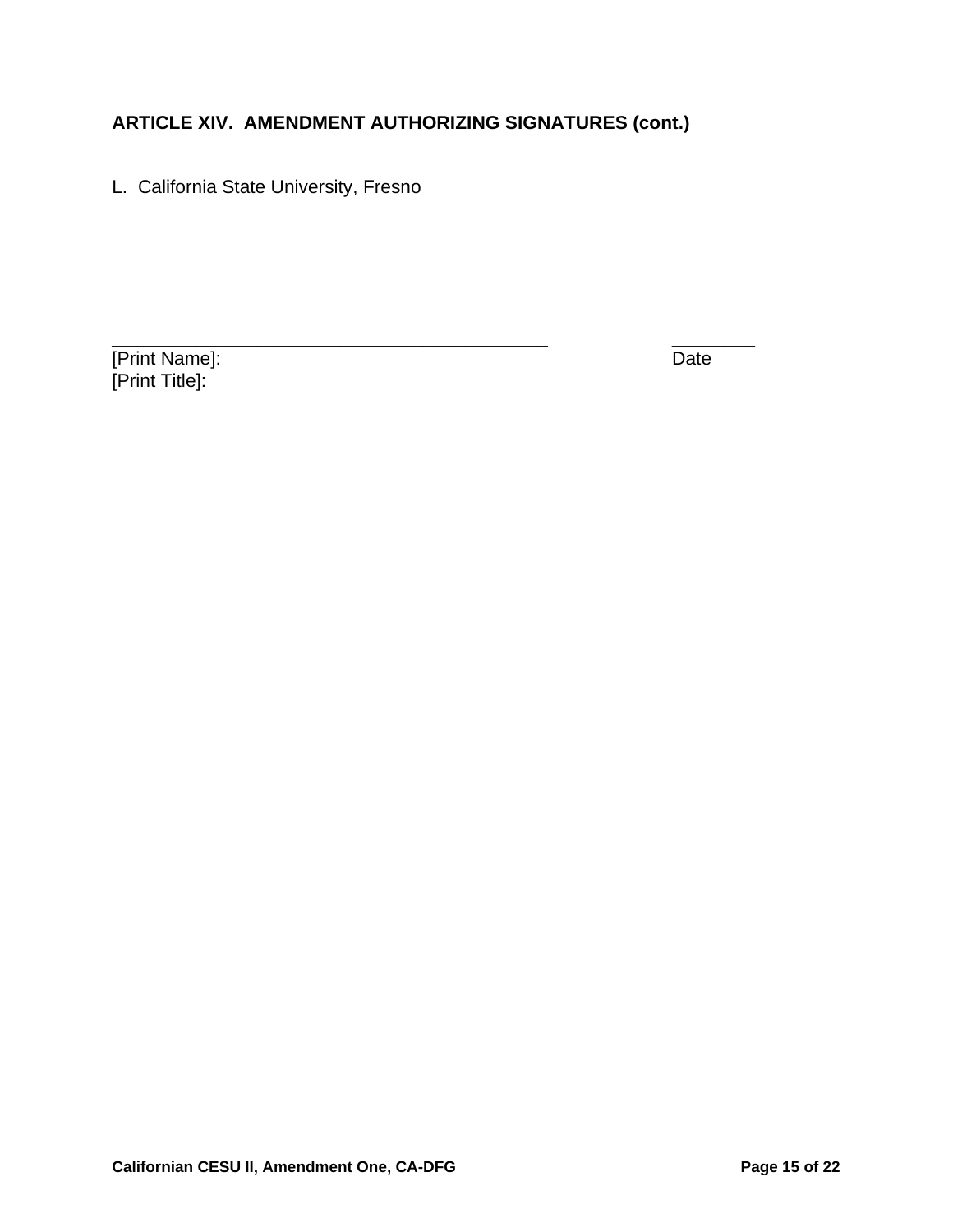M. California State University, Los Angeles

Son L. Corlo

Jose L. Galvan Dean, Graduate Studies and Research

 $\frac{5 - 20 - 09}{\text{Date}}$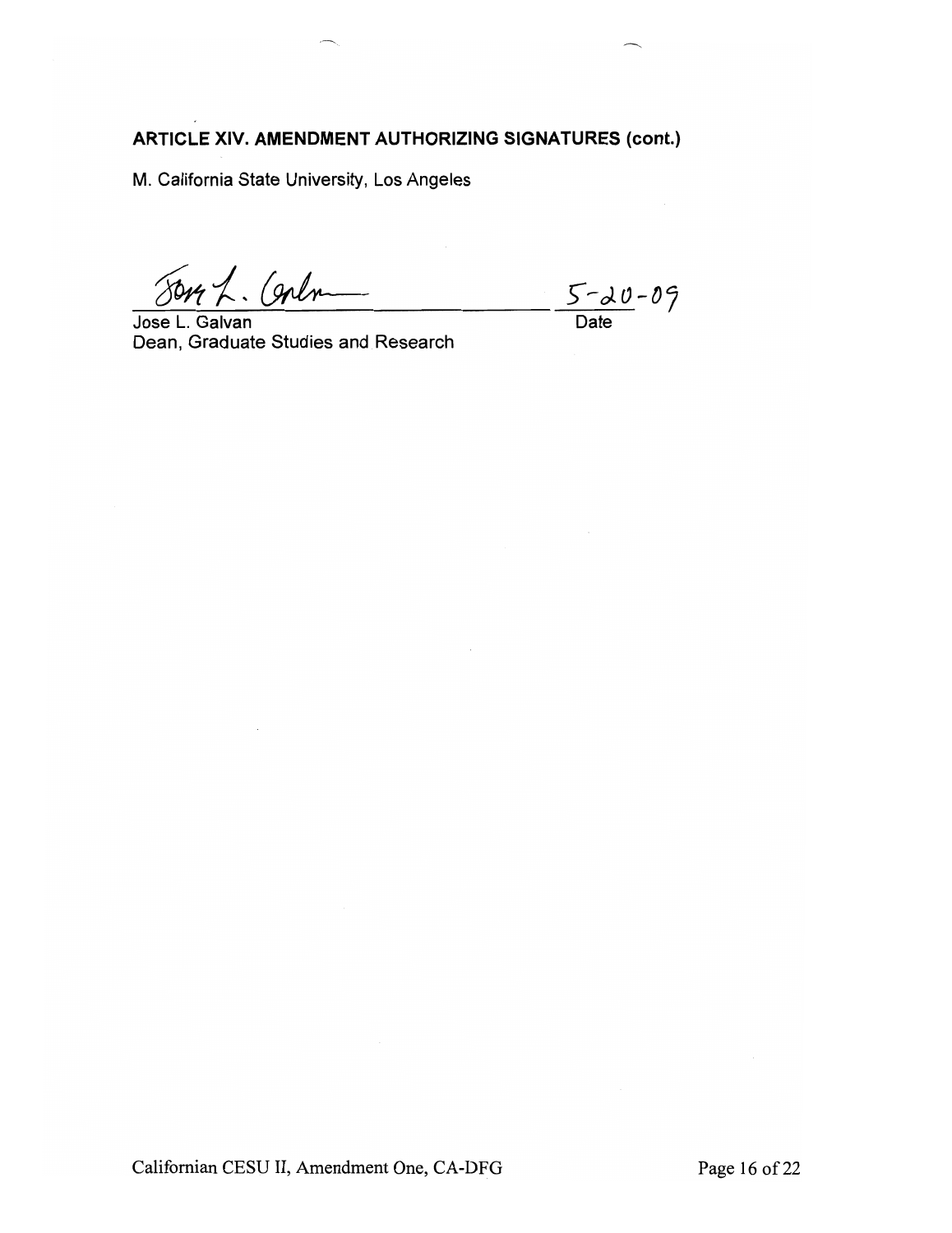N. Cal Poly Corporation, California Polytechnic State University

 $6.2.09$ Date

Melissa Mullen Sponsored Programs Manager Cal Poly Corporation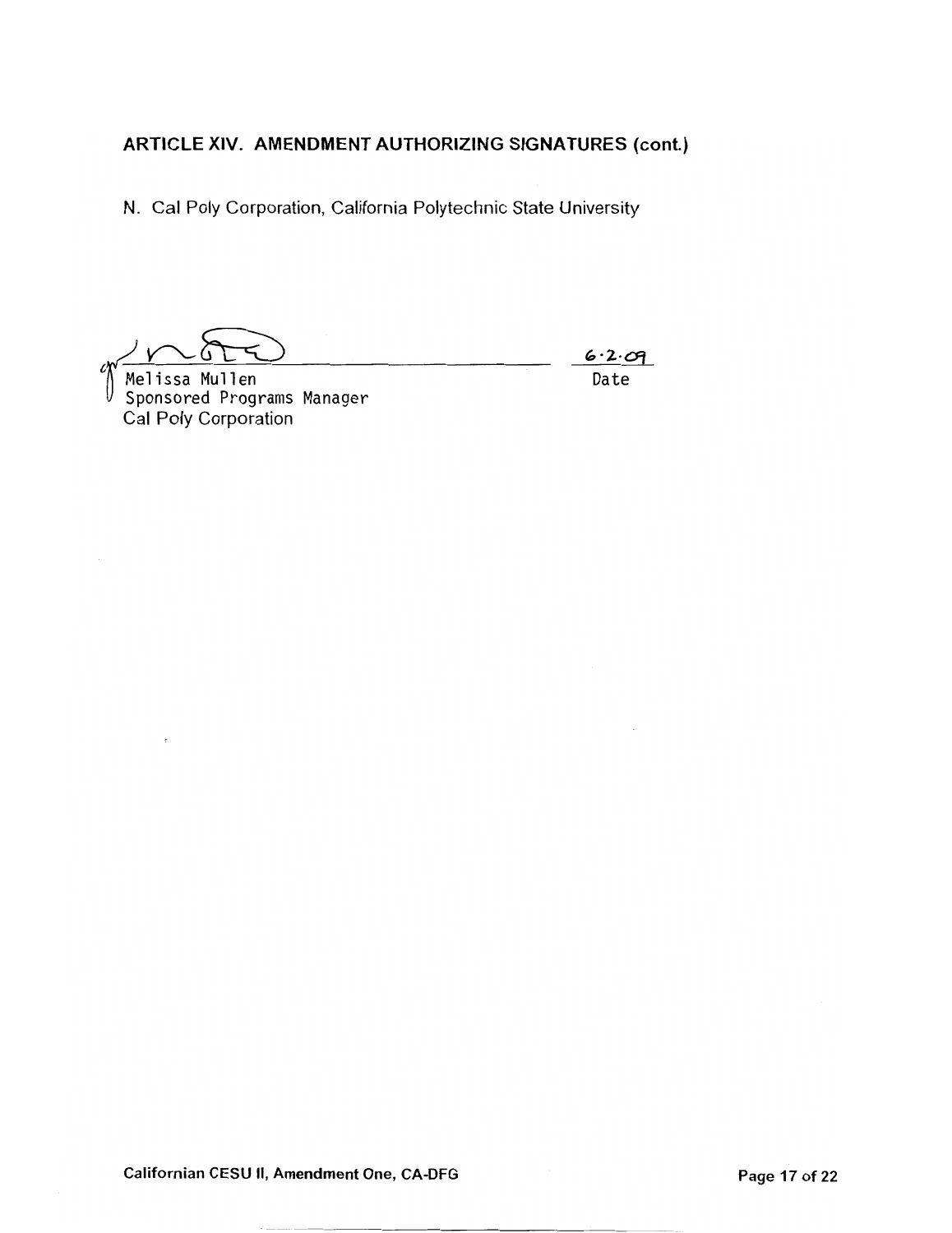$\mathbf{v}^{\mathcal{S}}$ 

O. CSU, Chico Research Foundation, California State University, Chico

 $\sim$ 

 $\overline{\mathcal{C}}$ Dat

Katie Milo Vice Provost for Research

Californian CESU II, Amendment One, CA-DFG

Page 18 of 22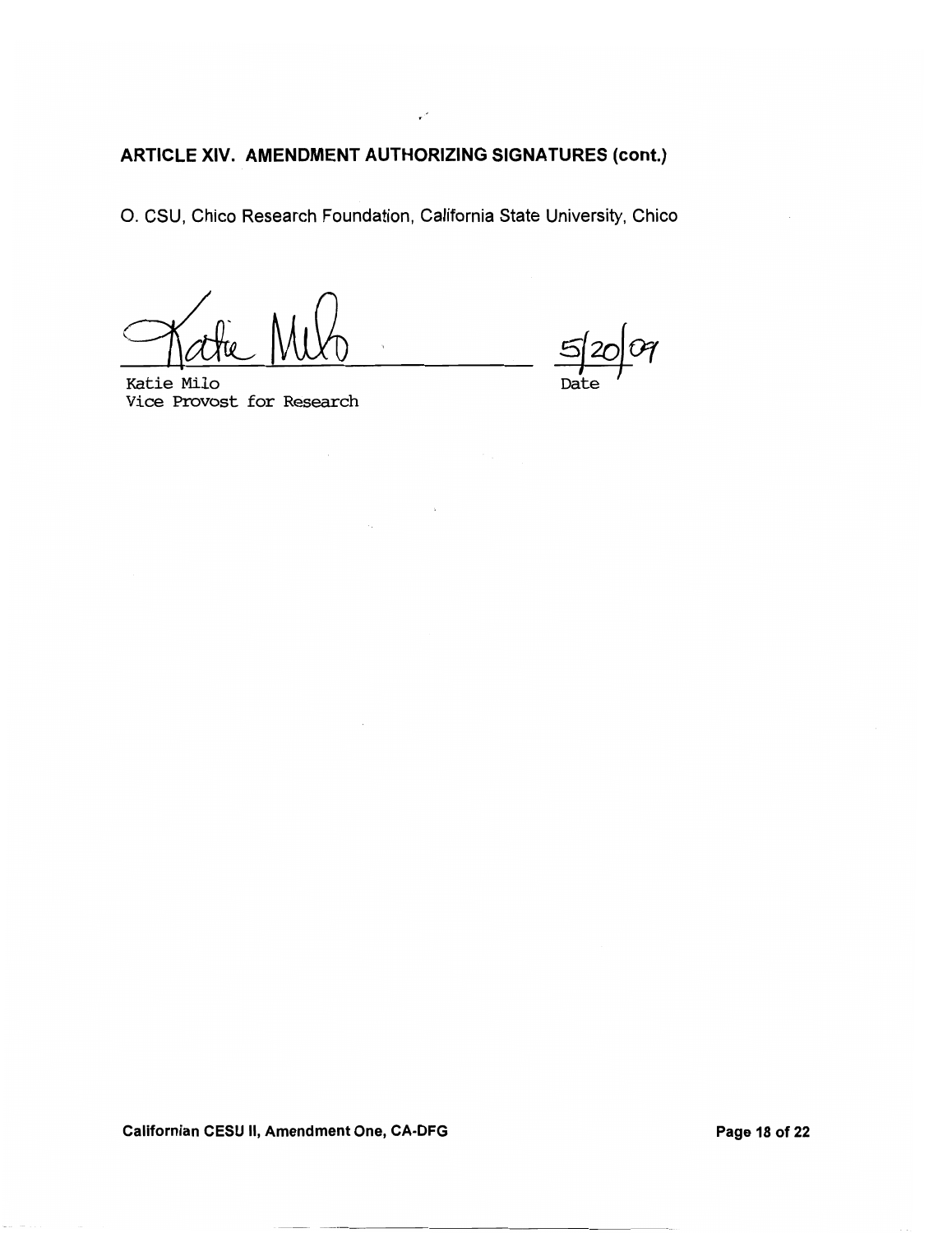P. Humboldt State University

James H. Howard, Dean, CNRS

5/19/09

[Print Name]: [Print Title]:

Date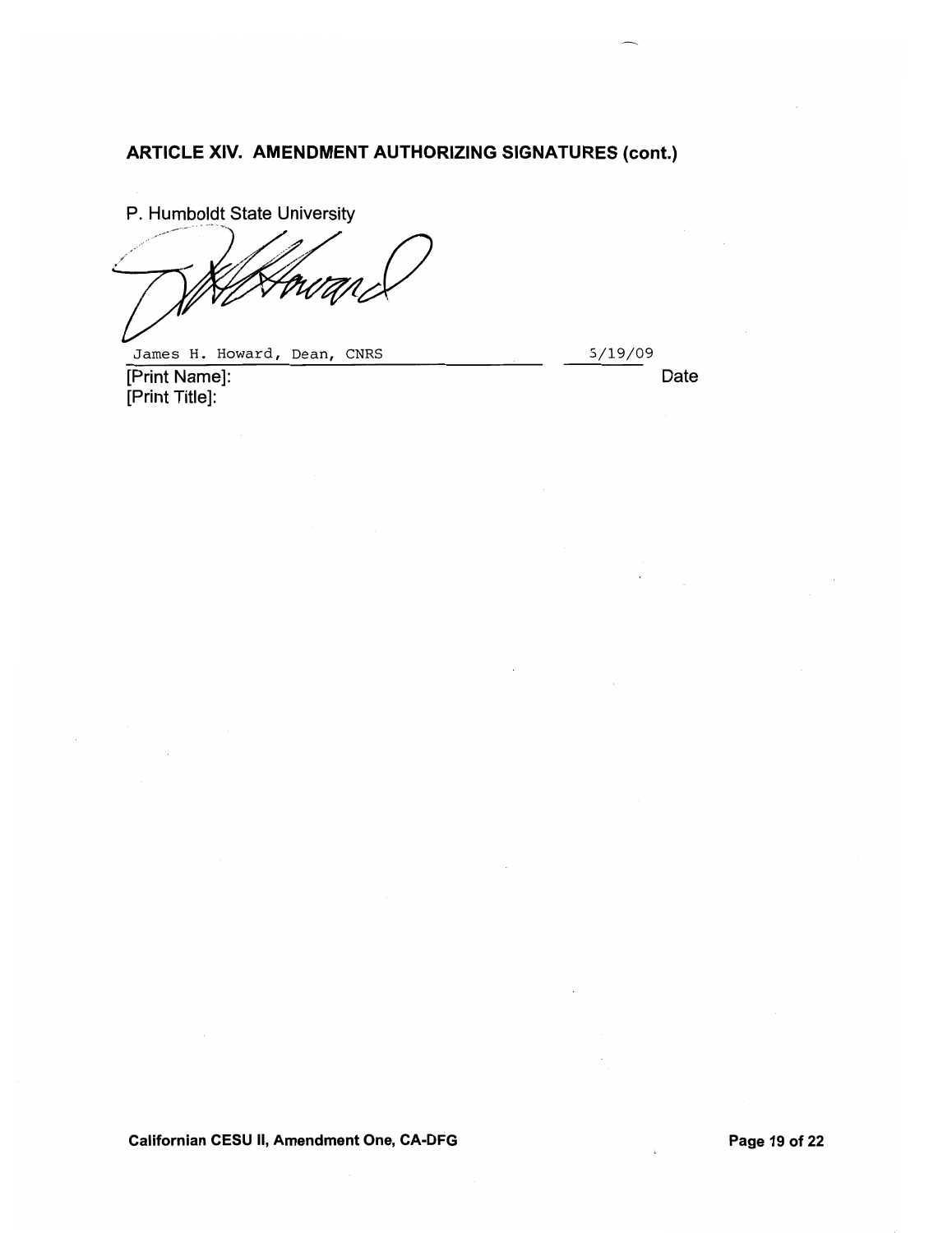Q. California State University, Northridge

Scott Pérez: Director, Research and Sponsored Projects

 $6/26/09$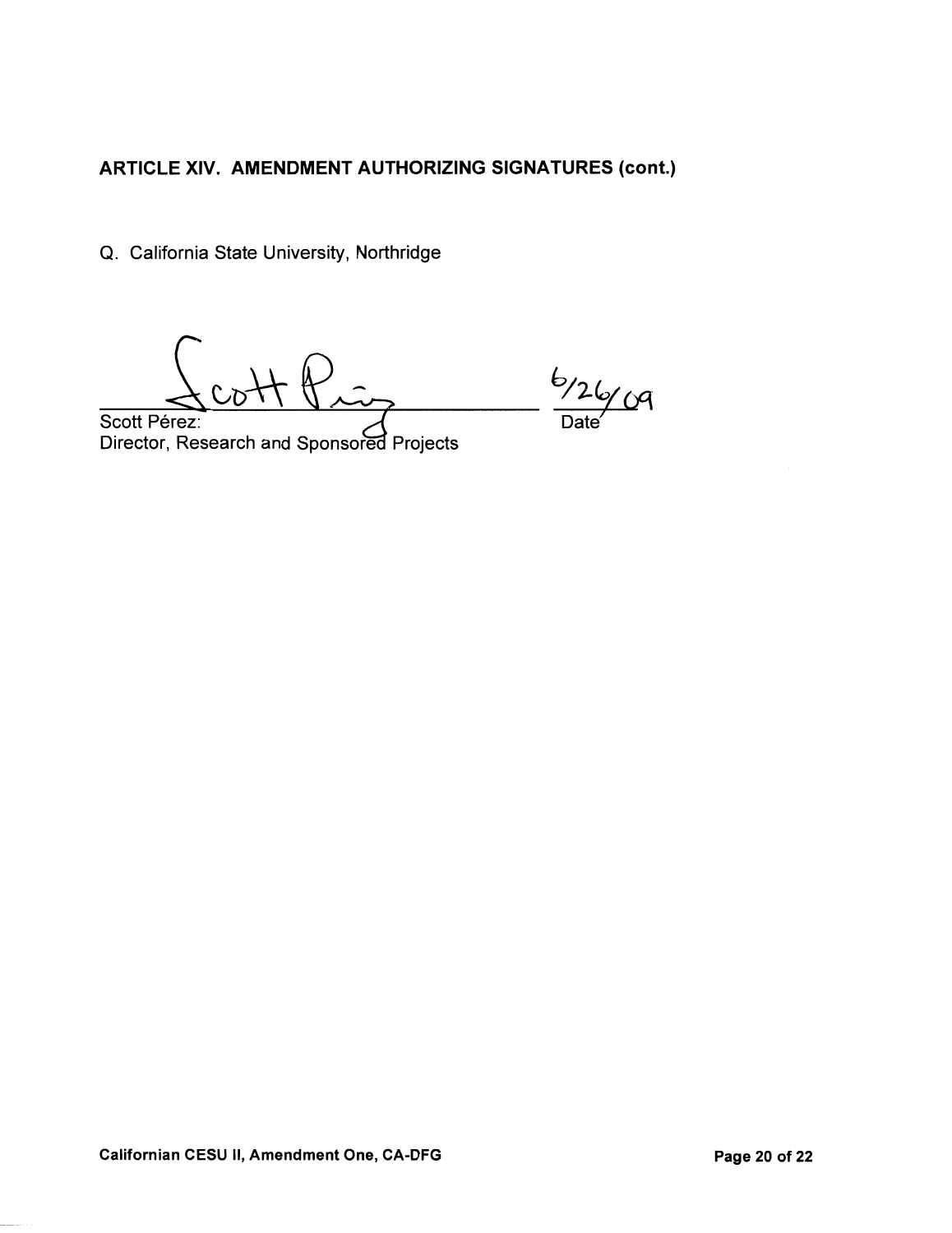R. California State University, Stanislaus

[Print Name]: Date [Print Title]: